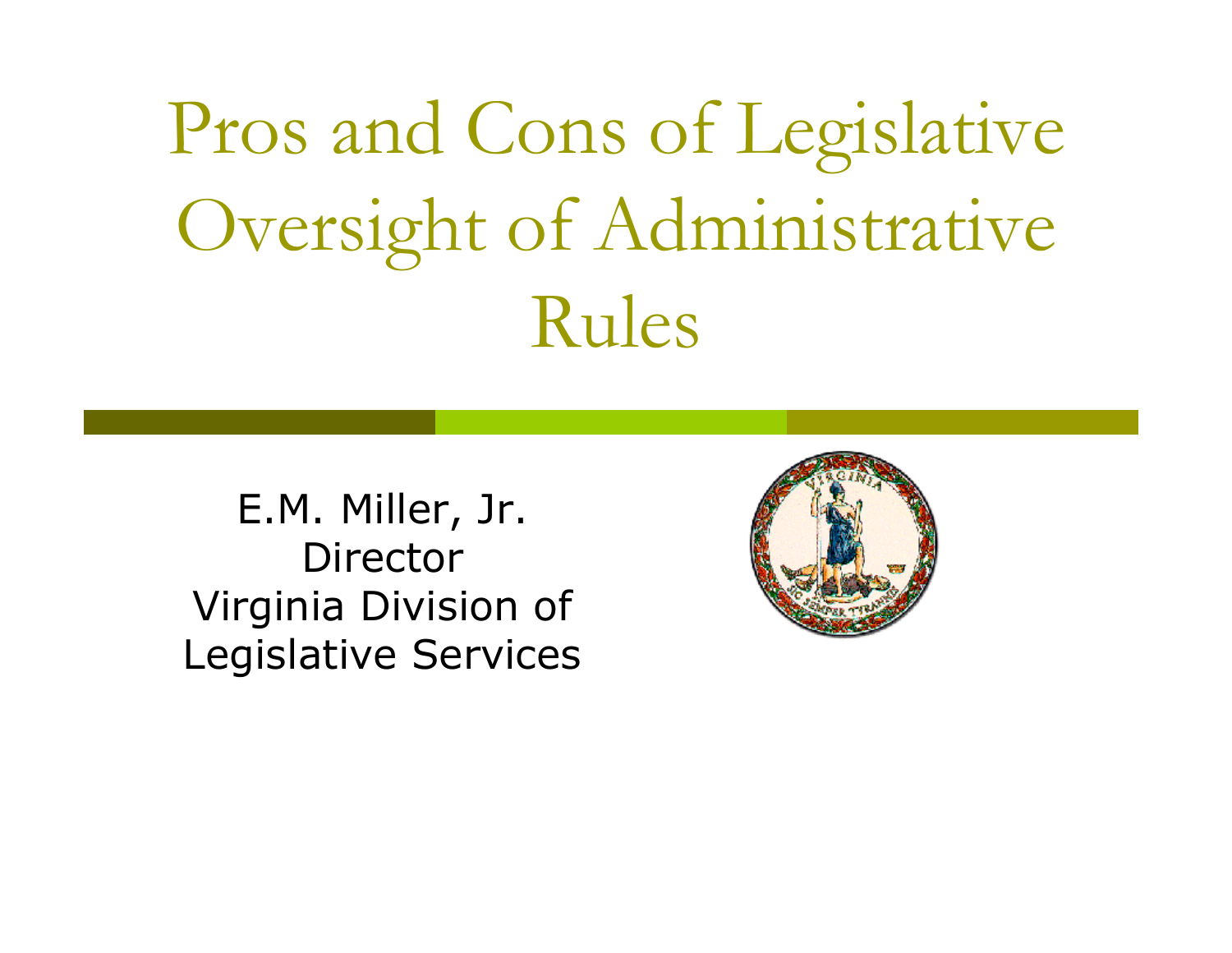# **Legislative Role in Regulatory Process**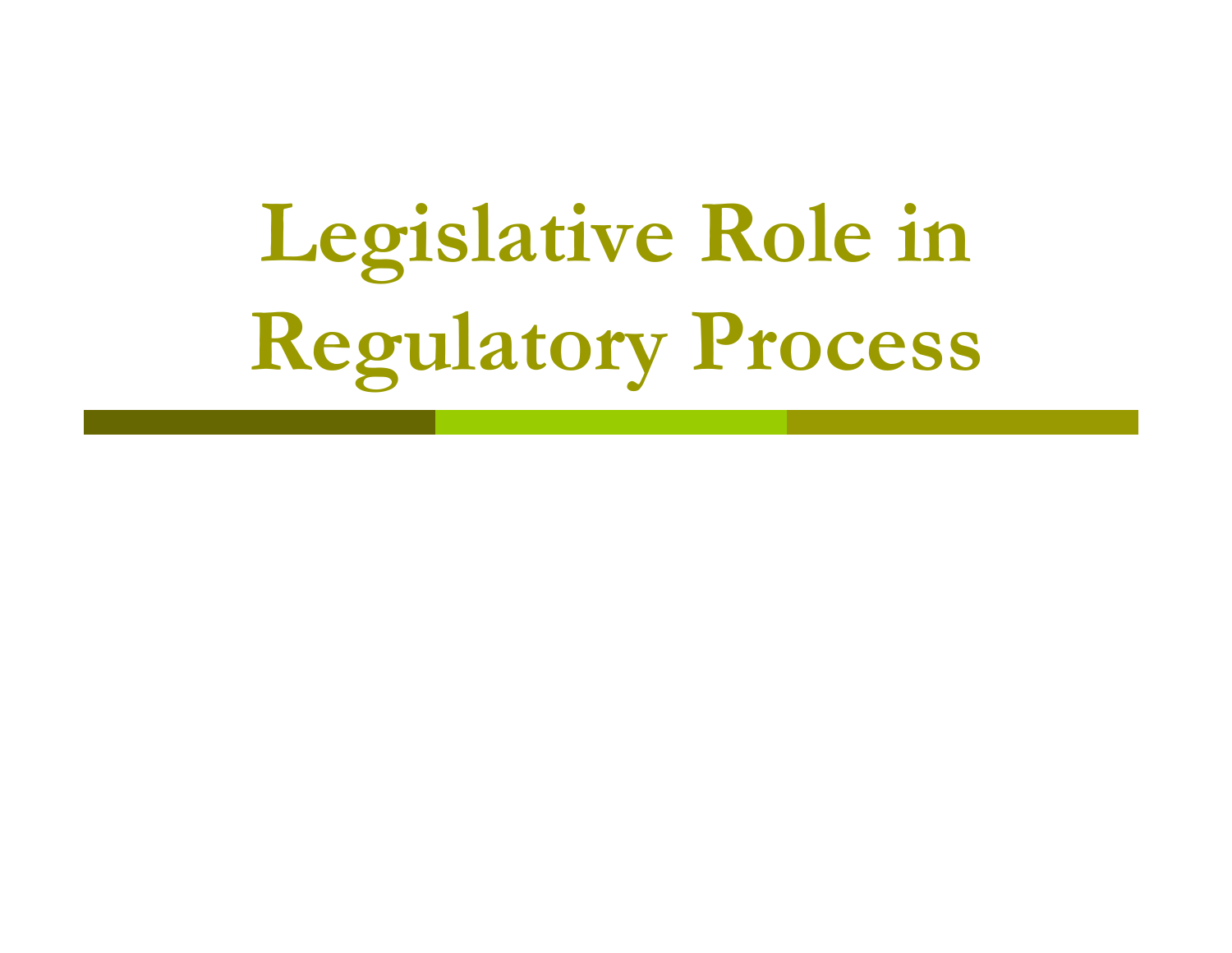## **Virginia Code Commission - Registrar of Regulations**

- **D** Central repository for all state agency regulations
- $\Box$ Publish Virginia Register of Regulations
- Approve regulation summaries prepared by agencies for publication in the Virginia Register- DLS attorney's<br>review, on behalf of Registrar, agency summaries of<br>regulations to ensure the accuracy with actual changes<br>made to regulations
- **n** Make determination as to whether certain amendments are identical to federal law or federal regulations and, therefore, exempt from the Administrative Process Act
- Publish Virginia Administrative Code
- Monitor Administrative Process Act (uses Administrative Law Advisory Committee to study and make recommendations)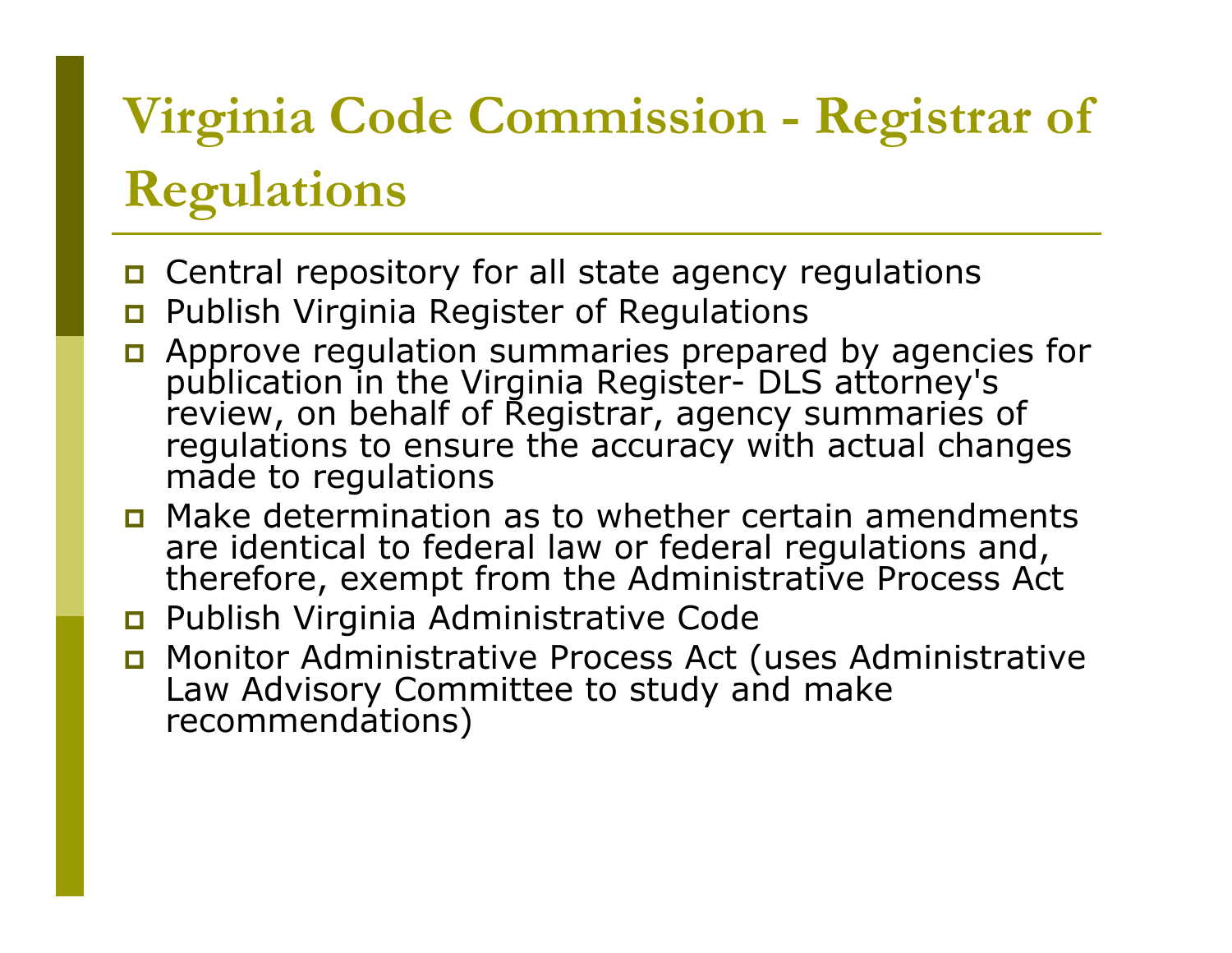### **Joint Commission on Administrative Rules**

- **E** Review (i) existing agency rules, regulations and practices Review (i) existing agency rules, regulations and practices and (ii) agency rules or regulations during the promulgation or final adoption process and make recommendations to the Governor and General Assembly
- Generally only focuses on regulations that have been<br>brought to its attention by constituents
- **OF** Can object to a rule going through the legislative process,<br>but cannot stop the process
- May review existing rules, but is limited to making May review existing rules, but is limited to making<br>recommendations to the Governor or having changes<br>passed by the General Assembly to fix what it perceives to be a problem with a regulation
- Agencies are required to alert JCAR to any regulations that might have an adverse effect on small business
- Receives copies of all economic impact analyses prepared by the Department of Planning and Budget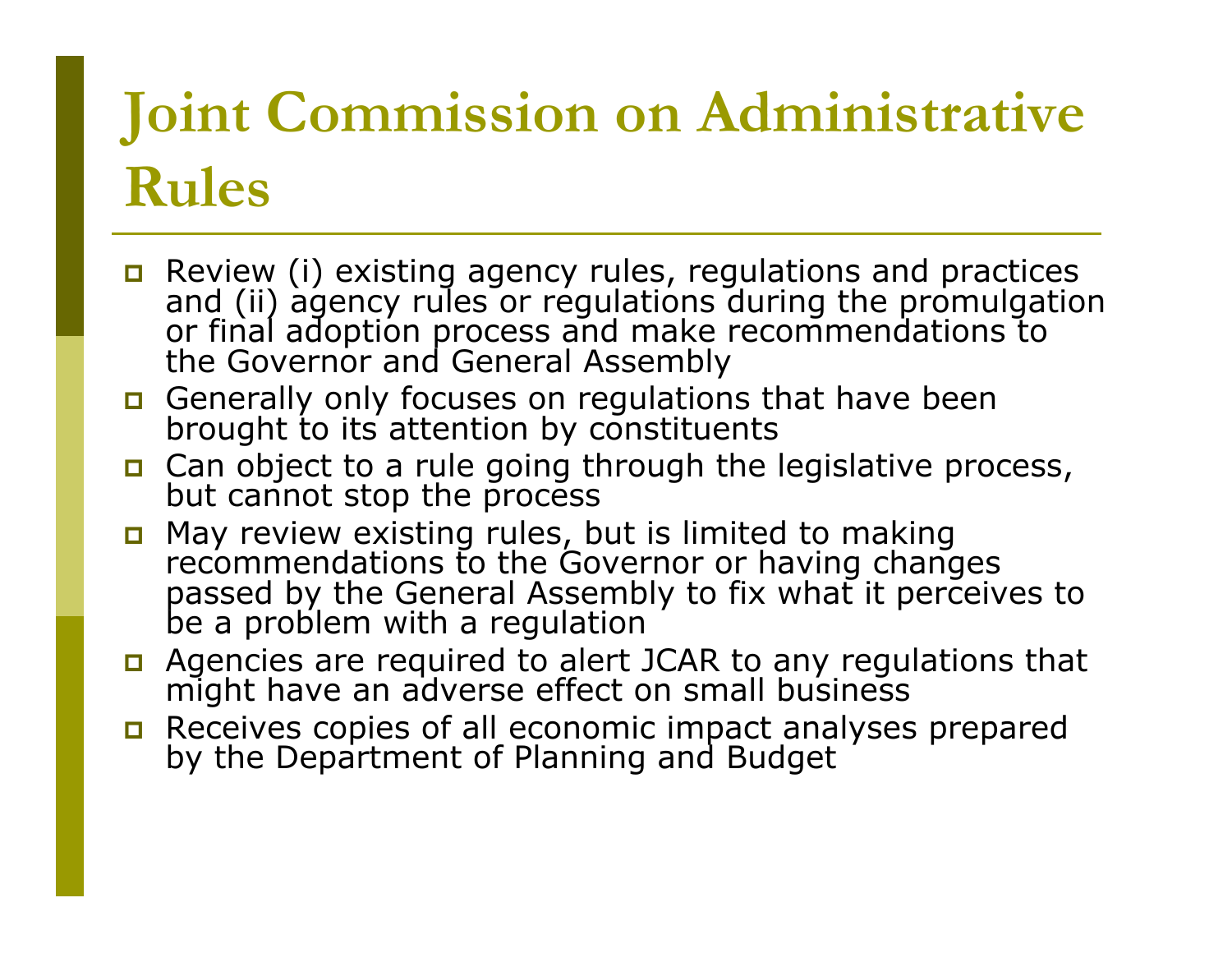# **Legislative Standing Committees**

- Applicable legislative standing committees and JCAR may object to regulations, thereby delaying for a minimal time period, but cannot stop the regulatory process without the concurrence of the Governor
- Applicable legislative standing committees and JCAR are alerted to any rulemaking that the Governor has determined to be non-controversial and is promulgated through the fast-track rulemaking process
	- A fast-track rule can become effective as early as 45 days from publication in the Virginia Register
	- House and Senate Clerks decide which legislative standing committee the agency will notify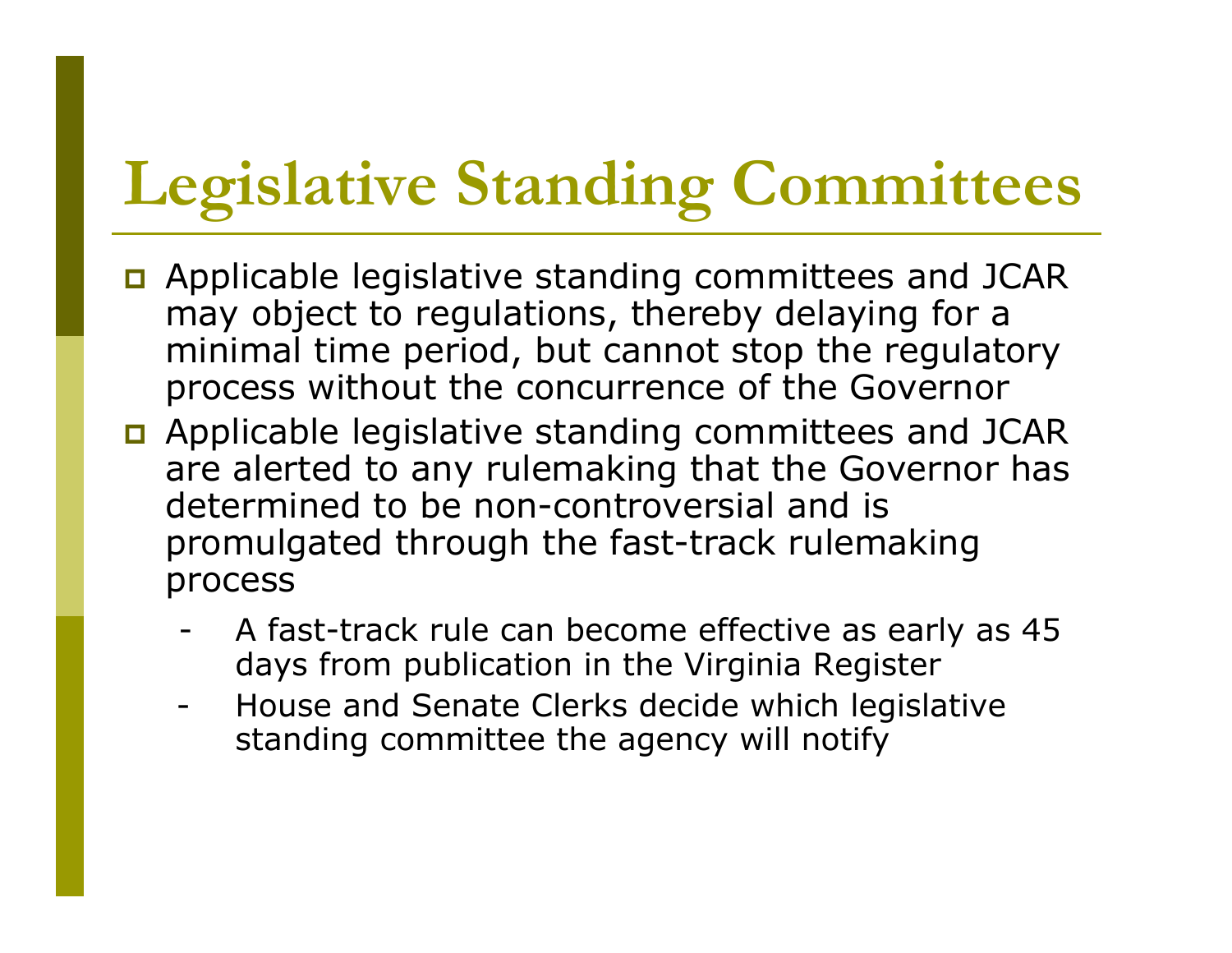### **Legislative Standing Committees Cont.**

**D** Applicable standing committees or JCAR may suspend the effective date of any portion or all of a final regulation with the Governor's concurrence. The Governor and (i) the applicable standing committee of each house or (ii) JCAR may direct, through a statement signed by a majority of their respective members and by the Governor, that the effective date of a portion or all of the final regulation is suspended and shall not take effect until the end of the next regular legislative session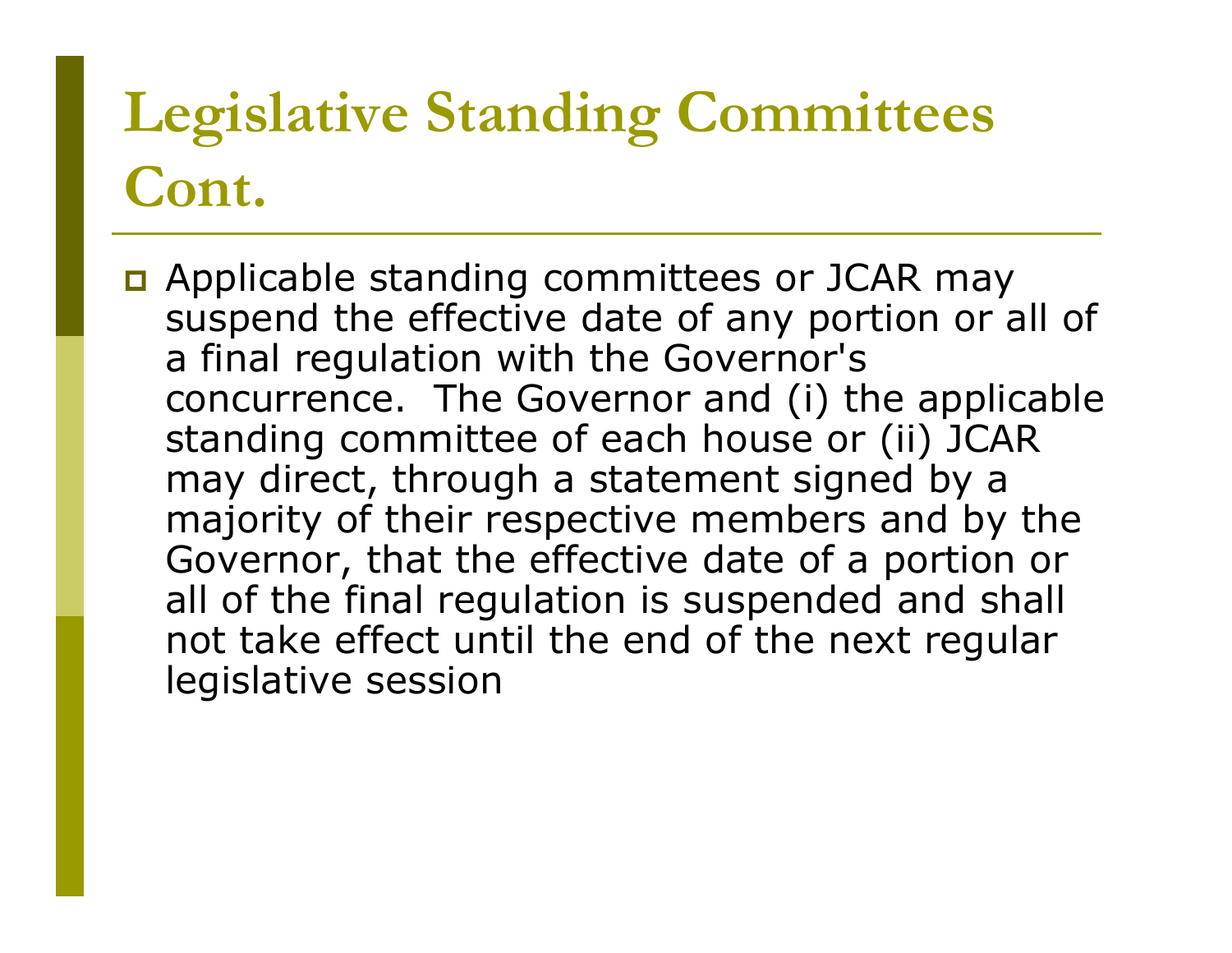# **Normal Timeframe to Consider in the Promulgation of a Regulation**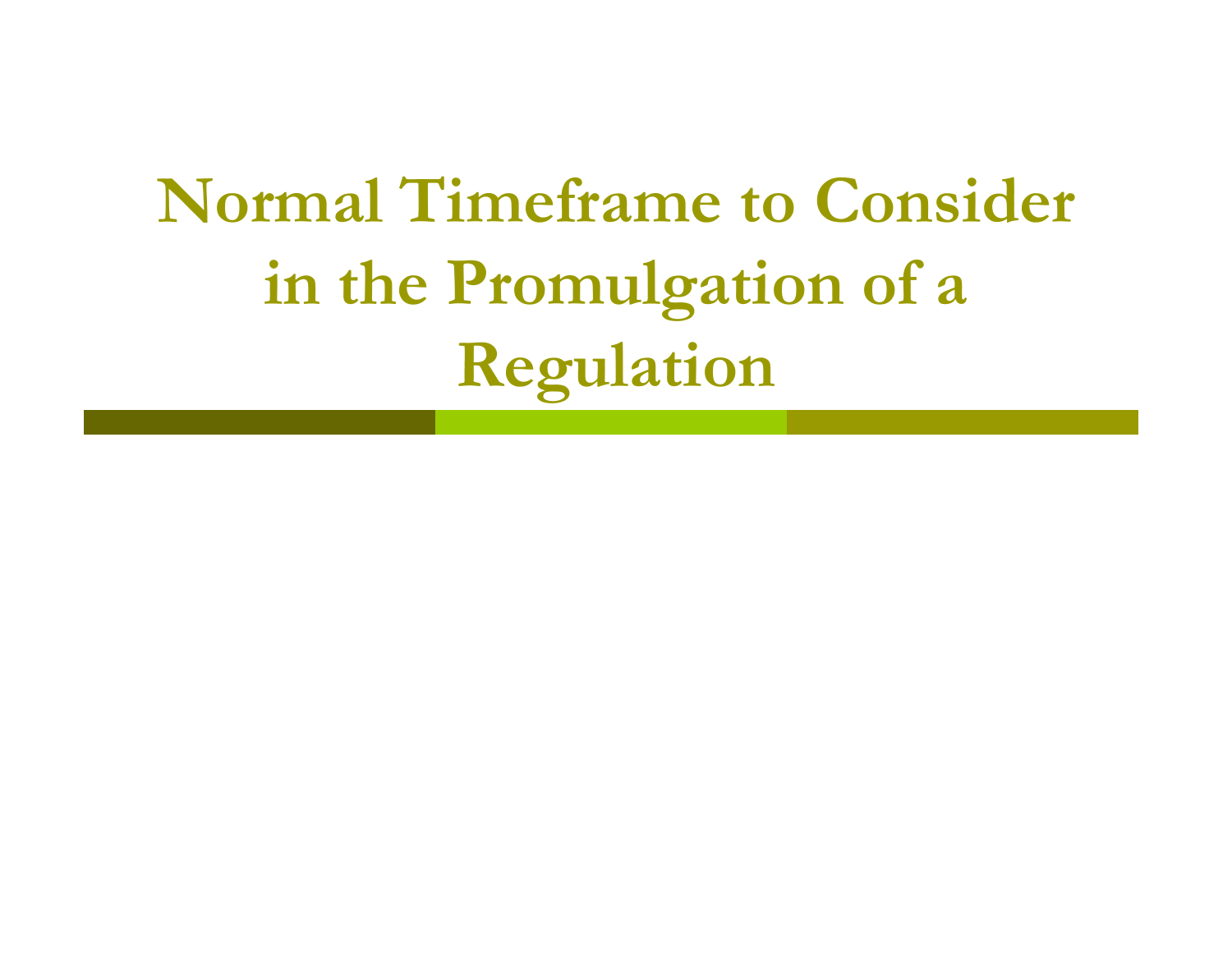#### **VIRGINIA'S ADMINISTRATIVE LAW PROCEDURE**

| Promulgating entity approves NOIRA                                                                                                                                                                                               | Timeframe depends on entity's meeting schedule; also, see<br>EO for Executive Branch timeframes |
|----------------------------------------------------------------------------------------------------------------------------------------------------------------------------------------------------------------------------------|-------------------------------------------------------------------------------------------------|
| NOIRA filed with Registrar                                                                                                                                                                                                       | 19 days from Register cutoff to publication                                                     |
| NOIRA comment period                                                                                                                                                                                                             | 30 days from Register publication (established in APA)                                          |
| Agency develops proposed regulation                                                                                                                                                                                              | 180 days (established in EO)                                                                    |
| Promulgating entity approves proposed regulation                                                                                                                                                                                 | Timeframe depends on entity's meeting schedule                                                  |
| DPB reviews proposed regulations & writes economic impact<br>analysis                                                                                                                                                            | 45 days (established in APA)                                                                    |
| Proposed regulation package filed with Registrar                                                                                                                                                                                 | 19 days from Register cutoff to publication                                                     |
| Proposed comment period                                                                                                                                                                                                          | 60 days from Register publication (established in APA)                                          |
| Extended period for Governor to comment                                                                                                                                                                                          | 15 days (established in APA)                                                                    |
| Agency reviews & responds to public comment and prepares<br>final regulation package; a summary of the public comments<br>& the agency's response must be sent to commenters 5<br>days prior to final adoption of the regulation | Requirements established in APA                                                                 |
| Promulgating entity adopts final regulation                                                                                                                                                                                      | Timeframe depends on entity's meeting schedule                                                  |
| Agency files final regulation package with DPB                                                                                                                                                                                   | 150 days (established in EO)                                                                    |
| DPB reviews/approves final & forwards to Secretary &<br>Governor                                                                                                                                                                 | 14 days (established in EO)                                                                     |
| Secretary makes recommendation to Governor                                                                                                                                                                                       | 7 days (established in EO)                                                                      |
| Governor must grant permission to agency to file final<br>regulation with Registrar                                                                                                                                              | Established in EO; however, no timeframe specified                                              |
| Final regulation filed with Registrar                                                                                                                                                                                            | 19 days from Register cutoff to publication                                                     |
| Final regulation becomes effective                                                                                                                                                                                               | 30 days from Register publication (established in APA)                                          |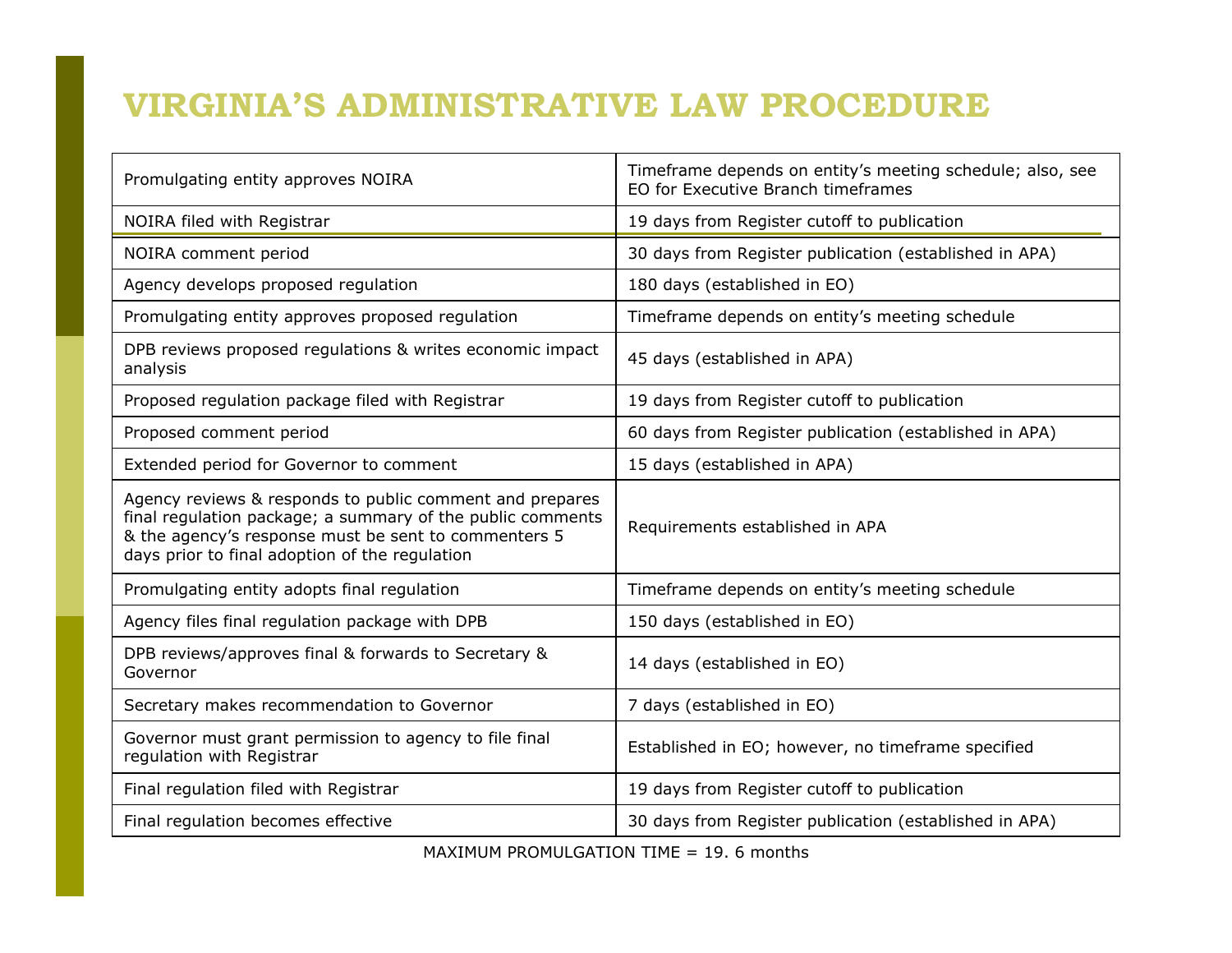### **Timeframe to consider if regulation objected to by a legislative committee**

#### Legislative Objection

- The standing committee of each house or JCAR may submit to the Register and the promulgating agency<br>an objection to a proposed or final adoption regulation
- -- The Registrar shall publish the objection as soon as<br>practicable with the Register
- Within 21 days of the receipt of the legislative objection, the promulgating agency shall file a<br>response with the Register, the objecting committee<br>or JCAR, and the Governor

- The regulation shall become effective either on a date specified by the agency after the 21 day<br>legislative objection period or at the conclusion of the<br>30 day public comment period, depending on whether<br>the regulation was in the final adoption phase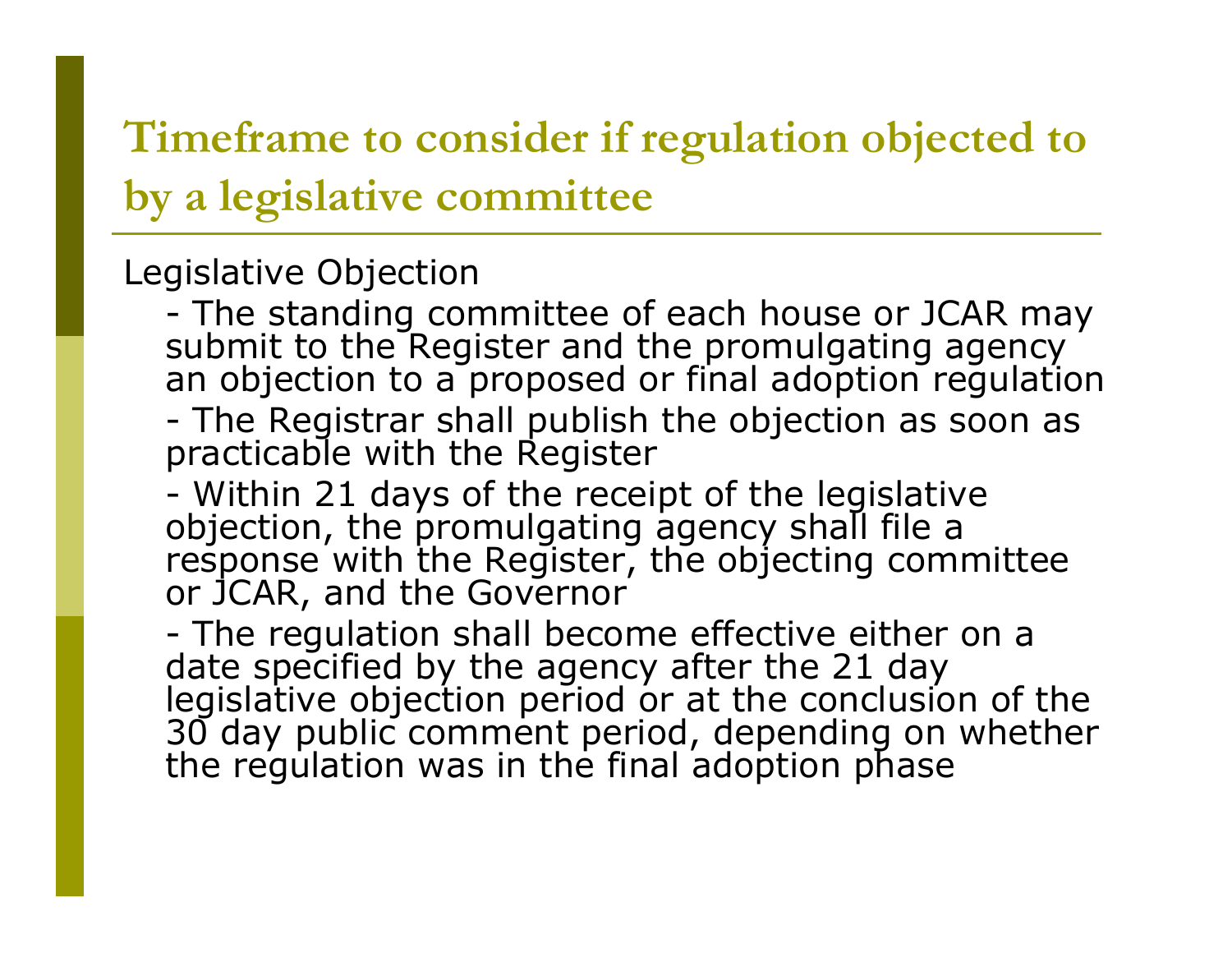## **Innovative Approaches Regulation Information System**

- Implemented July 3, 2007
- **n** Falls under the LIS umbrella
- **D** Web-enabled application that allows state agencies to file regulations and related items for<br>publication in the Virginia Register
- **E** Linked with the Virginia Regulatory Town Hall to facilitate the process agencies use for filing<br>regulatory actions with Town Hall for executive<br>branch review and then filing such actions with<br>the Registrar's office for publication in the *Virginia Register*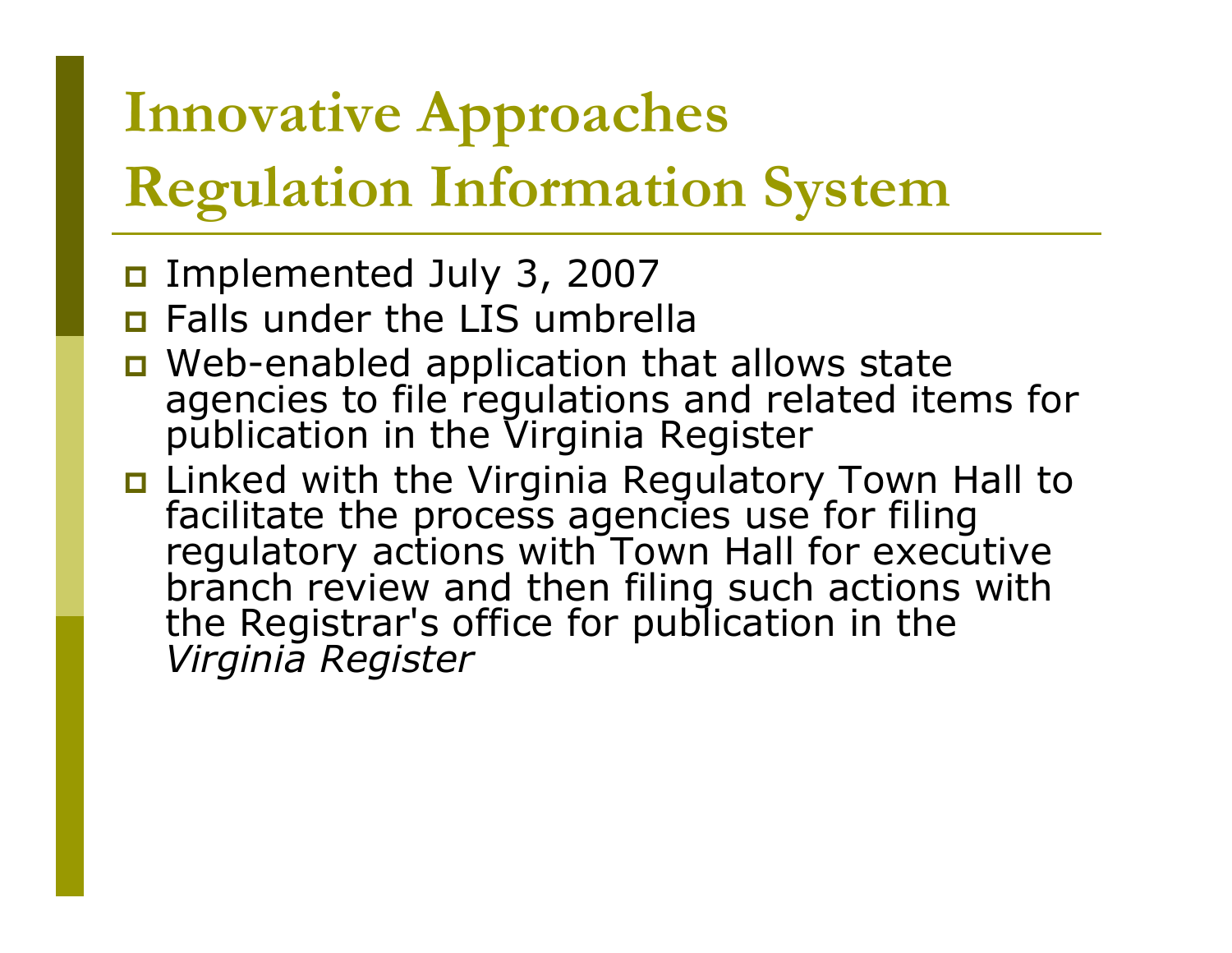### **Innovative Approaches**

### **Regulation Information System Cont.**

- Integration was a collaborative effort between executive and legislative branches of state<br>government. The Virginia Code Commission,<br>the Division of Legislative Services, the<br>Division of Legislative Automated Systems,<br>and the Virginia Department of Planning and<br>Budget
- **Q** Agencies that do not file through Town Hall submit projects directly from RIS
- **D** Through RIS, the Virginia Administrative Code is updated daily, thus RIS provides citizens with an always current and up-to-date Administrative Code